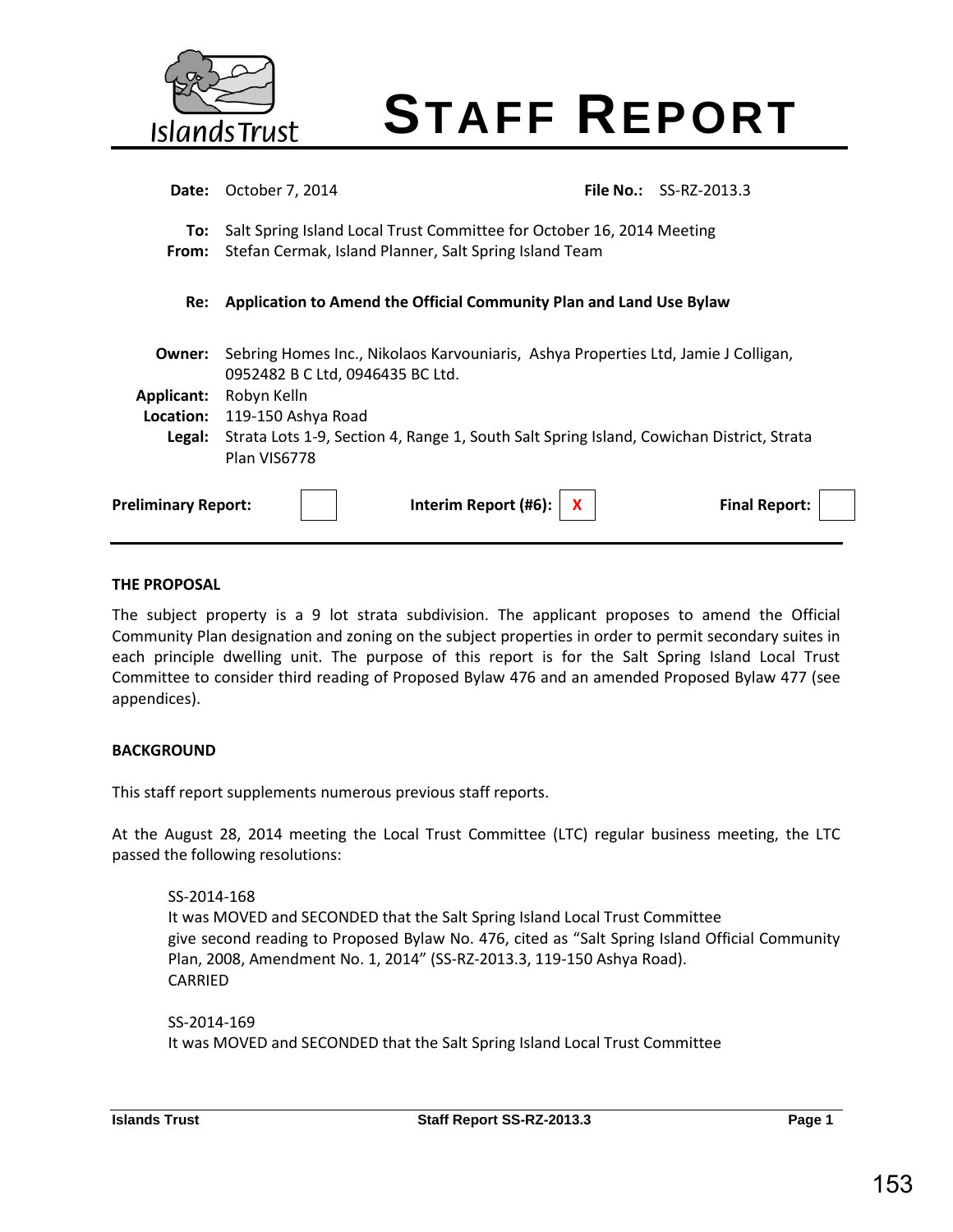amend Proposed Bylaw No. 477, cited as "Salt Spring Island Land Use Bylaw, 1999, Amendment No. 1, 2014" (SS‐RZ‐2013.3, 119‐150 Ashya Road) by removing clauses 1.2 and 1.3 in their entirety and by removing Plan No. 2 in its entirety. CARRIED

#### SS-2014-170

It was MOVED and SECONDED that the Salt Spring Island Local Trust Committee give second reading to Proposed Bylaw No. 477 as amended, cited as "Salt Spring Island Land Use Bylaw, 1999, Amendment No. 1, 2014" (SS‐RZ‐2013.3, 119‐150 Ashya Road). CARRIED

#### SS-2014-171

It was MOVED and SECONDED that the Salt Spring Island Local Trust Committee direct staff to prepare a draft covenant for Strata Lots 1‐9, Section 4, Range 1, South Salt Spring Island, Cowichan District, Strata Plan VIS6778 (SS‐RZ‐2013.3, 119‐150 Ashya Road) in order to ensure energy and water efficient building design and to provide notice of the CRD Waste Management Facility, and that staff have the requested covenant prior to calling a Public Hearing. CARRIED

#### SS-2014-172

It was MOVED and SECONDED that the Salt Spring Island Local Trust Committee that the Salt Spring Island Local Trust Committee direct staff to schedule a Public Hearing for Proposed Bylaw 476 and Proposed Bylaw 477 (SS‐RZ‐2013.3, 119‐150 Ashya Road). CARRIED

A Public Hearing is scheduled for October 15, 2014.

#### **RESULTS OF CIRCULATION**

In accordance with standard procedures and the LTC Administrative Bylaw No. 304, staff notified the owners and occupiers ofsurrounding properties. At the time of publishing this report, staff has not received any written comment. Any further correspondence will be added to the Public Hearing record.

#### **STAFF COMMENTS**

A draft covenant is attached for LTC consideration. The clauses relevant to energy efficiency, water efficiency, and disclosure of proximity to the Liquid Waste Facility are as follows:

#### "Energy Efficiency

- 1. The design and construction of all dwelling units, seasonal cottages, and affordable housing units on the Land shall incorporate:
	- a. All major appliances (clothes washer, dishwasher, refrigerator, freezer, furnace, airconditioner, water heater, heat-pump) will be Energy Star labeled or equivalent;
	- b. All windows, skylights, and doors be Energy Star labeled or equivalent;
	- c. Effective insulation of ceilings, walls, floors, and foundations will exceed the 2012 BC Building Code energy efficiency requirements by 20%;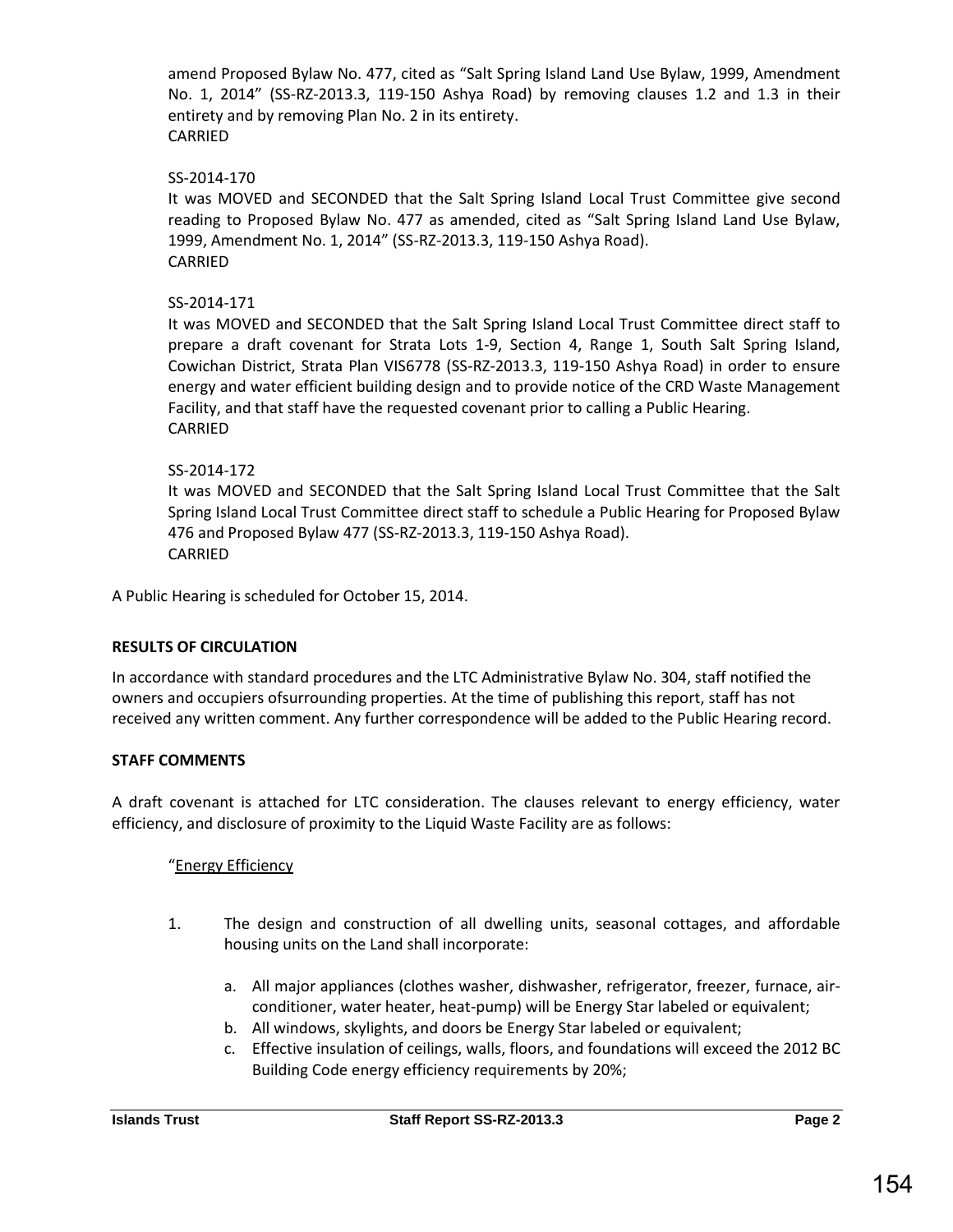- d. Wood burning stoves will be EPA (United States Environmental Protection Agency) certified or equivalent.
- e. For certainty, dwelling units and seasonal cottages issued Building Permits on or before October 15, 2014 shall only incorporate energy efficiency features feasible post design and construction.

#### Water Efficiency

- 2. The design and construction of all dwelling units, seasonal cottages, and affordable housing units on the Land shall incorporate:
	- a. Installation of water efficient appliances and accessories including dishwashers, washing machines, faucets and shower heads;
	- b. Low flush, dual flush, or compost toilets;
	- c. Native, drought resistant landscaping;
	- d. Rainwater harvesting and grey water separation and treatment for irrigation or reuse is encouraged.
	- e. For certainty, dwelling units and seasonal cottages issued Building Permits on or before October 15, 2014 shall only incorporate water efficiency features feasible post design and construction.

#### Disclosure Statement

- 3. The property owner acknowledges that the lots are in close proximity to the Capital Regional District liquid waste disposal facility where all of the following impacts arising from liquid waste disposal practices may occur:
	- a. Noise from liquid waste disposal practices;
	- b. Smells from liquid waste disposal practices;
	- c. Noise, vibrations, smell, and dust from heavy truck use of possible right-of-way adjacent to northern boundary of the Lands."

Staff recommend that resolutions accepting the covenant, designating a Trustee to sign the covenant, and a request for a legal undertaking commitment to register the covenant come at time of LTC consideration for adopting Proposed Bylaws 476 and 477.

#### **RECOMMENDATIONS**

As per the above discussion, staff recommends:

- 1. THAT the Salt Spring Island Local Trust Committee GIVE THIRD READING to Proposed Bylaw No. 476, cited as "Salt Spring Island Official Community Plan, 2008, Amendment No. 1, 2014" (SS-RZ-2013.3, 119-150 Ashya Road), and forward it to the Executive Committee for consideration of approval.
- 2. That the Salt Spring Island Local Trust Committee DIRECTS staff to forward Proposed Bylaw 476, cited as "Salt Spring Island Official Community Plan, 2008, Amendment No. 1, 2014" (SS-RZ-2013.3, 119-150 Ashya Road) to the Ministry of Community, Sport and Cultural Development for approval.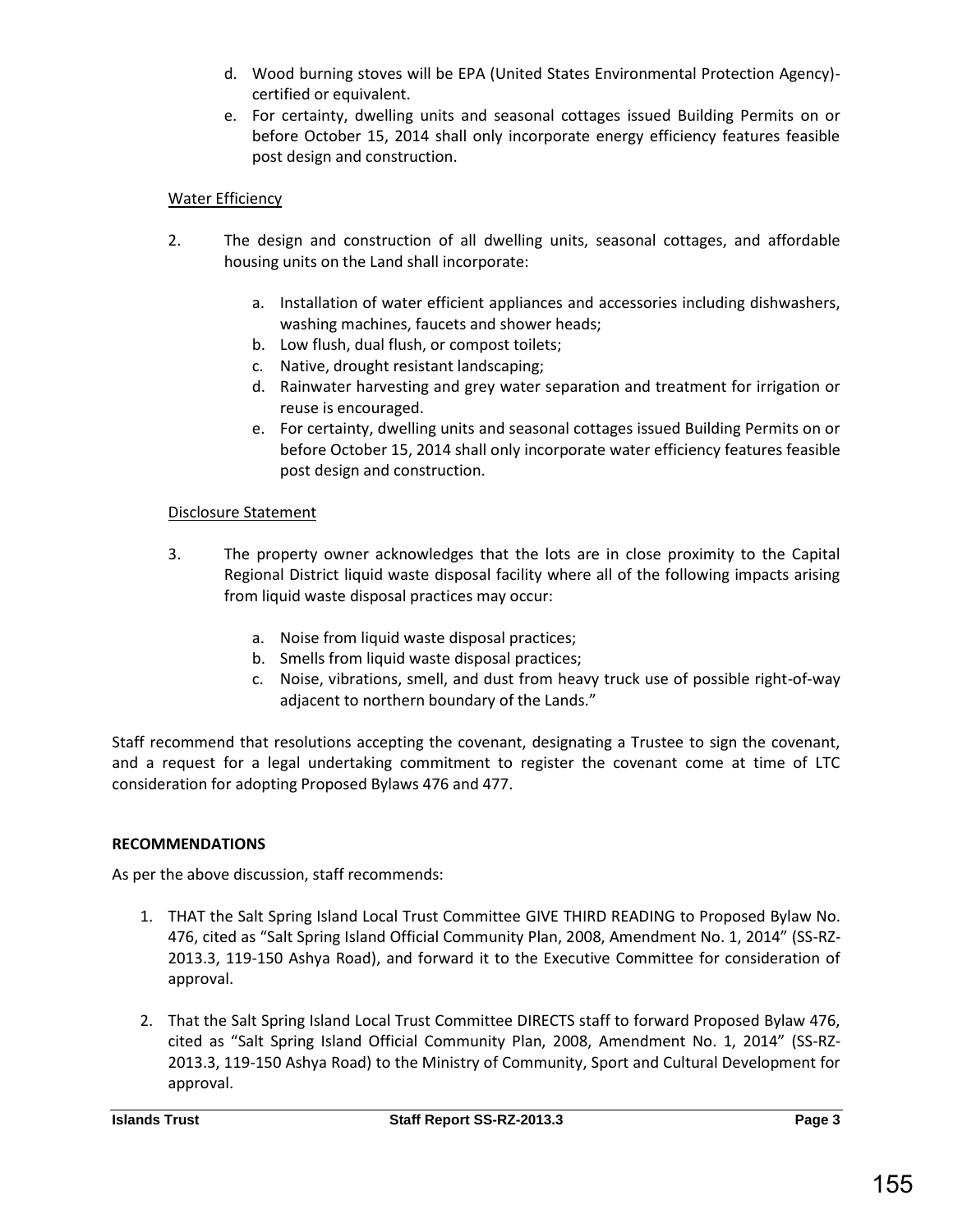3. THAT the Salt Spring Island Local Trust Committee GIVES THIRD READING to Proposed Bylaw No. 477 as amended, cited as "Salt Spring Island Land Use Bylaw, 1999, Amendment No. 1, 2014" (SS-RZ-2013.3, 119-150 Ashya Road), and forward it to the Executive Committee for consideration of approval.

Prepared and Submitted by:

Stefan Cermak Date

Concurred in by:

Leah Hartley Date

# **APPENDICES**

- Appendix 1: Proposed Bylaw 476
- Appendix 2: Proposed Bylaw 477
- Appendix 3: Draft Covenant (Energy Efficiency, Water Efficiency, Proximitly Disclosure)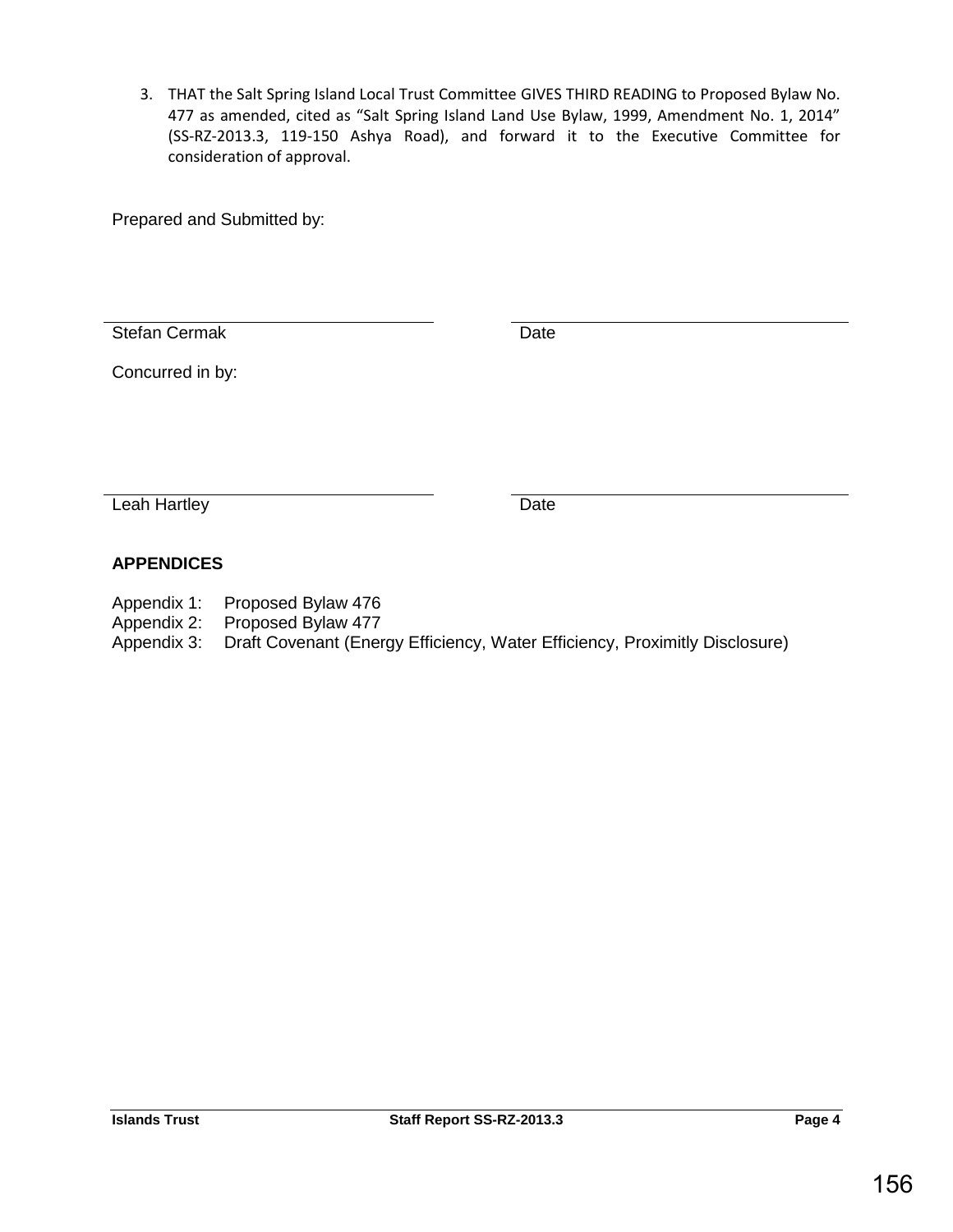# **PROPOSED**

#### **SALT SPRING ISLAND LOCAL TRUST COMMITTEE BYLAW NO. 476**

\*\*\*\*\*\*\*\*\*\*\*\*\*\*\*\*\*\*\*\*\*\*\*\*\*\*\*\*\*\*\*\*\*\*\*\*\*\*\*\*\*\*\*\*\*\*\*\*\*\*\*\*\*\*\*\*\*\*\*\*\*\*\*\*\*\*\*\*\*\*\*\*\*\*\*\*\*\*\*\*\*\*\*\*\*\*\*\*\*\*\*\*\*\*\*\*\*\*\*\*\*\*\*\*\*\*\*\*\*

**A BYLAW TO AMEND "SALT SPRING ISLAND OFFICIAL COMMUNITY PLAN BYLAW NO. 434, 2008"** \*\*\*\*\*\*\*\*\*\*\*\*\*\*\*\*\*\*\*\*\*\*\*\*\*\*\*\*\*\*\*\*\*\*\*\*\*\*\*\*\*\*\*\*\*\*\*\*\*\*\*\*\*\*\*\*\*\*\*\*\*\*\*\*\*\*\*\*\*\*\*\*\*\*\*\*\*\*\*\*\*\*\*\*\*\*\*\*\*\*\*\*\*\*\*\*\*\*\*\*\*\*\*\*\*\*\*\*\*

The Salt Spring Island Local Trust Committee, being the Trust Committee having jurisdiction in respect of the Salt Spring Island Local Trust Area under the *Islands Trust Act,* enacts as follows:

- 1. Salt Spring Island Local Trust Committee Bylaw No. 434, cited as "Salt Spring Island Official Community Plan, 2008", is amended as follows:
	- 1.1 By amending Schedule 'A' Map 1 (Plan Area with Land and Shoreline Designations) of Volume 1, as shown on Plan 1 of this bylaw.
- 2. This Bylaw may be cited as "Salt Spring Island Official Community Plan, 2008, Amendment No. 1, 2014".

| <b>READ A FIRST TIME THIS</b>                                 | 27 <sub>th</sub> | DAY OF | February | , 2014                |
|---------------------------------------------------------------|------------------|--------|----------|-----------------------|
| PUBLIC HEARING HELD THIS                                      |                  | DAY OF |          | $, 20$ <sub>—</sub>   |
| <b>READ A SECOND TIME THIS</b>                                | 28th             | DAY OF | August   | , 2014                |
| <b>READ A THIRD TIME THIS</b>                                 |                  | DAY OF |          | $, 20$ <sub>—</sub>   |
| APPROVED BY THE EXECUTIVE COMMITTEE OF THE ISLANDS TRUST THIS |                  | DAY OF |          | $, 20$ <sub>___</sub> |
| APPROVED BY THE MINISTER OF COMMUNITY DEVELOPMENT THIS        |                  | DAY OF |          |                       |
| <b>ADOPTED THIS</b>                                           |                  | DAY OF |          | 20                    |

**CHAIR SECRETARY**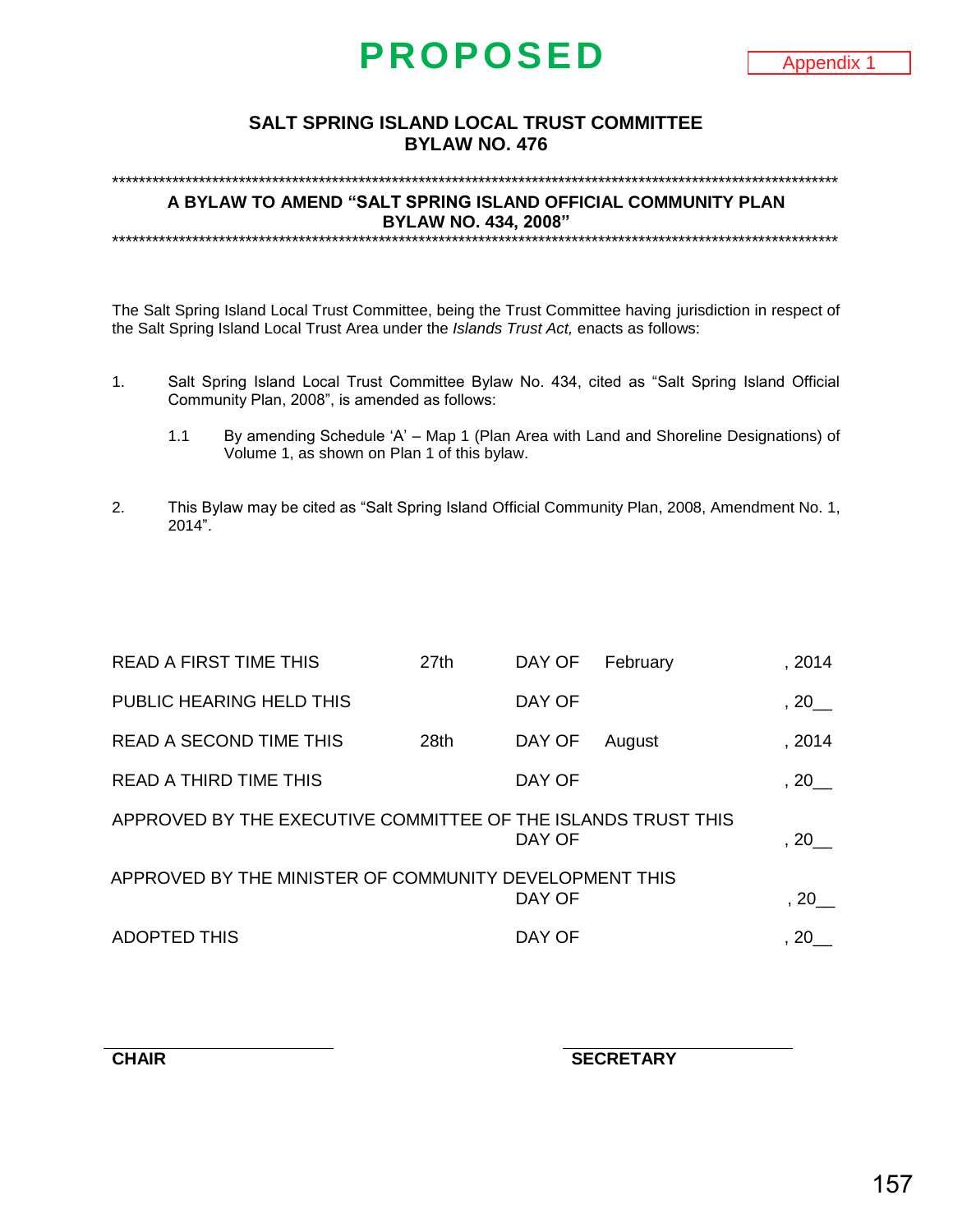# **SALT SPRING ISLAND LOCAL TRUST COMMITTEE BYLAW NO. 476**



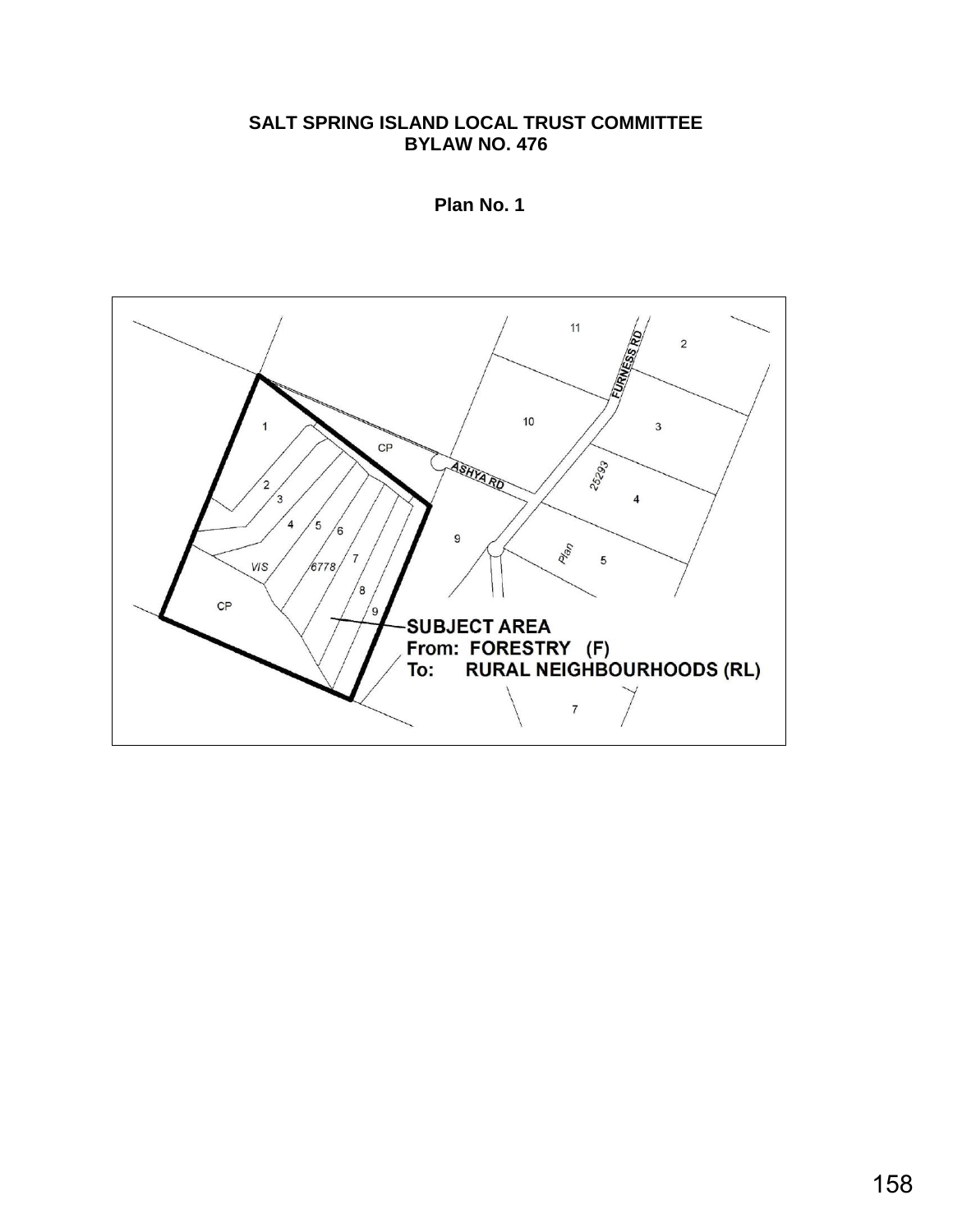# **PROPOSED**

#### **SALT SPRING ISLAND LOCAL TRUST COMMITTEE BYLAW NO. 477**

#### **\*\*\*\*\*\*\*\*\*\*\*\*\*\*\*\*\*\*\*\*\*\*\*\*\*\*\*\*\*\*\*\*\*\*\*\*\*\*\*\*\*\*\*\*\*\*\*\*\*\*\*\*\*\*\*\*\*\*\*\*\*\*\*\*\*\*\*\*\*\*\*\*\*\*\*\*\*\*\*\*\*\*\*\*\*\*\*\*\*\*\*\*\*\*\*\*\*\*\*\*\*\*\***

**A BYLAW TO AMEND "SALT SPRING ISLAND LAND USE BYLAW, 1999," BEING BYLAW NO. 355**

**\*\*\*\*\*\*\*\*\*\*\*\*\*\*\*\*\*\*\*\*\*\*\*\*\*\*\*\*\*\*\*\*\*\*\*\*\*\*\*\*\*\*\*\*\*\*\*\*\*\*\*\*\*\*\*\*\*\*\*\*\*\*\*\*\*\*\*\*\*\*\*\*\*\*\*\*\*\*\*\*\*\*\*\*\*\*\*\*\*\*\*\*\*\*\*\*\*\*\*\*\*\*\***

The Salt Spring Island Local Trust Committee, being the Trust Committee having jurisdiction in respect of the Salt Spring Island Local Trust Area under the *Islands Trust Act,*  enacts as follows:

- 1. Salt Spring Island Local Trust Committee Bylaw No. 355, cited as "Salt Spring Island Land Use Bylaw, 1999," is amended as follows:
	- 1.1 Schedule "I" is amended to include Strata Lots 1 to 9 Section 4 Range 1 South Salt Spring Island Cowichan District, Strata Plan VIS6778*,* as shown in Plan No. 1.
- 2. This bylaw may be cited for all purposes as "Salt Spring Island Land Use Bylaw, 1999, Amendment No. 1, 2014".

| <b>READ A FIRST TIME THIS</b>  | 27th             | DAY OF | February | 2014 |
|--------------------------------|------------------|--------|----------|------|
| PUBLIC HEARING HELD THIS       |                  | DAY OF |          | 20 a |
| <b>READ A SECOND TIME THIS</b> | 28 <sub>th</sub> | DAY OF | August   | 2014 |
| <b>READ A THIRD TIME THIS</b>  |                  | DAY OF |          | 20.  |
|                                |                  |        |          |      |

APPROVED BY THE EXECUTIVE COMMITTEE OF THE ISLANDS TRUST THIS

| DAY OF |  |
|--------|--|
|        |  |

ADOPTED THIS ADOPTED THIS AND THIS AND THIS AREA OF THIS AND THIS AREA OF THIS AREA OF THIS AREA OF THIS AREA O

**Chair Secretary**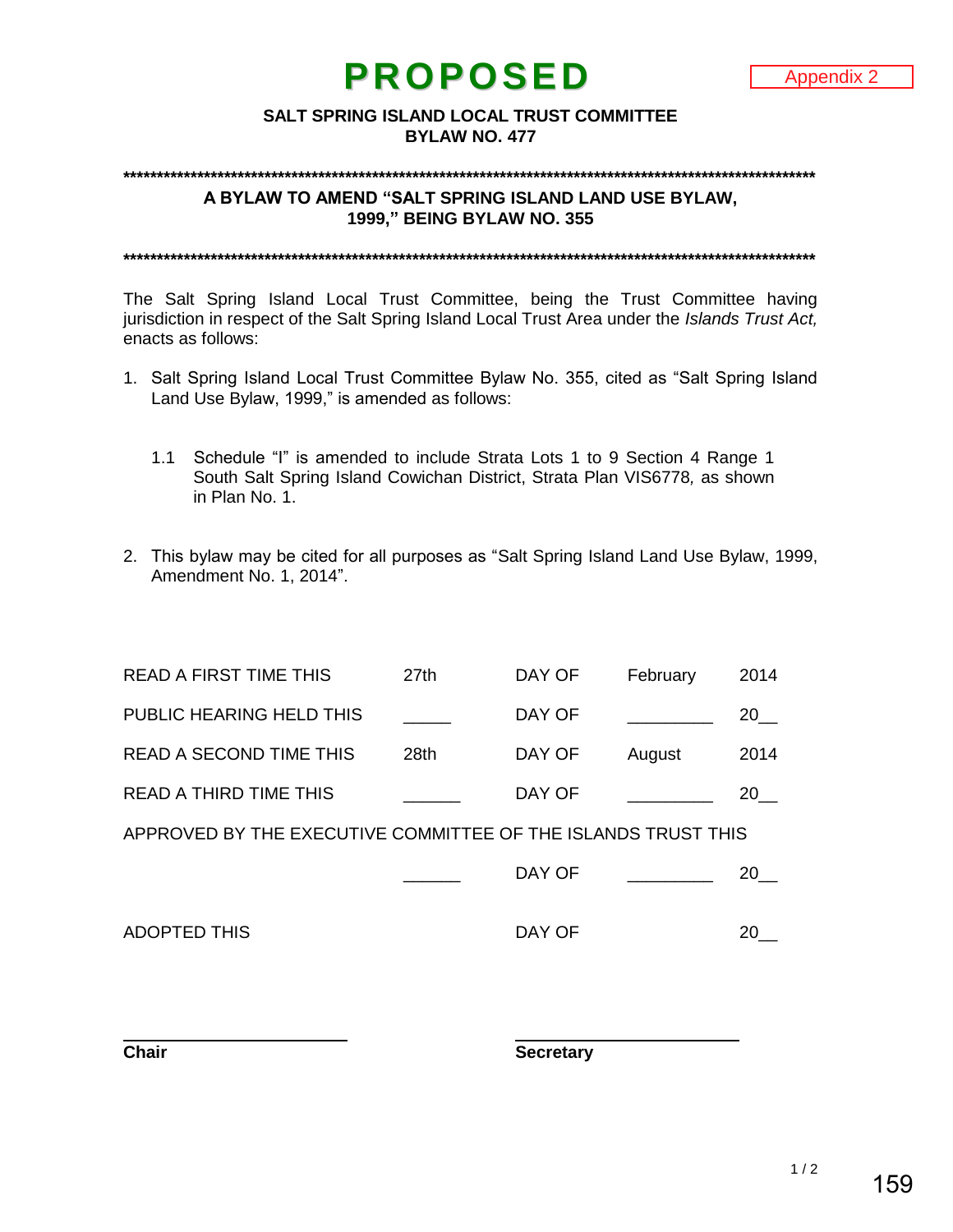# **SALT SPRING ISLAND LOCAL TRUST COMMITTEE BYLAW NO. 477**



**Plan No. 1**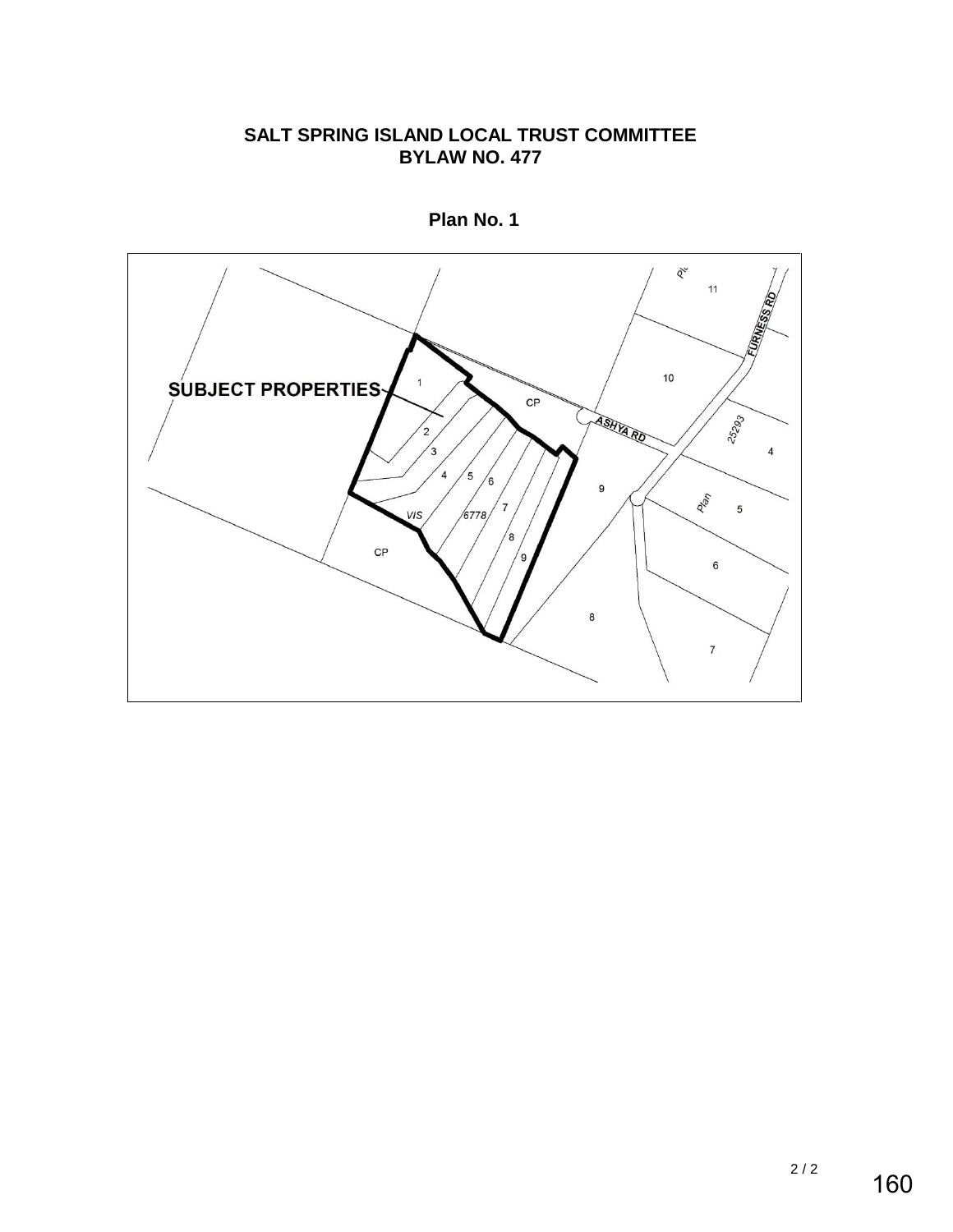#### **PART 2 – TERMS OF INSTRUMENT**

### **SECTION 219 COVENANT**

This Agreement dated for reference the day of the contract the state of the state of the state of the state of

AMONG:

#### **THE OWNERS, STRATA PLAN VIS6778 ASHYA PROPERTIES LTD. JAMIE COLLIGAN NICKOLAOS KARVOUNIARIS SEBRING HOMES INC. 0952482 B.C. LTD. 0946435 B.C. LTD.**

(collectively, the "Owners")

AND:

**ISLAND LOCAL TRUST COMMITTEE, a Corporation under the** *Islands Trust Act*, R.S.B.C. 1996, c.239, with an office at Suite 200, 1627 Fort Street, Victoria, British Columbia, V8R 1H8

(the "Trust Committee")

#### GIVEN THAT:

A. The Owners are the registered owners of a bare land strata development on Salt Spring Island, British Columbia which is legally described as follows:

ASHYA PROPERTIES LTD.

Strata Lot 1, Plan VIS6778 together with an interest in the common property in proportion to the unit entitlement of the strata lot as shown on FORM V

#### JAMIE COLLIGAN

Strata Lot 2, Plan VIS6778 together with an interest in the common property in proportion to the unit entitlement of the strata lot as shown on FORM V

#### NICKOLAOS KARVOUNIARIS

Strata Lot 3, VIS6778 together with an interest in the common property in proportion to the unit entitlement of the strata lot as shown on FORM V; and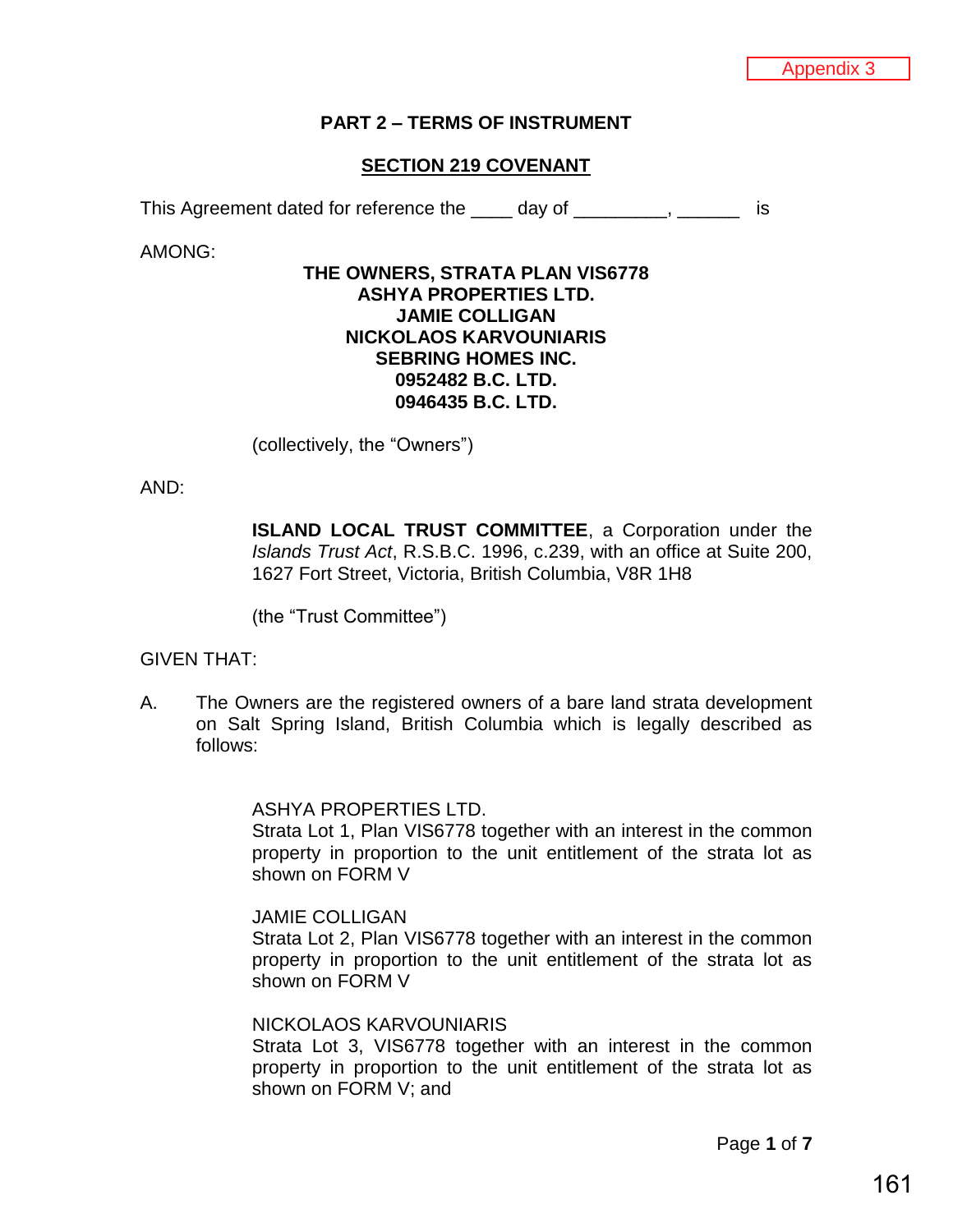Strata Lot 4, Plan VIS6778 together with an interest in the common property in proportion to the unit entitlement of the strata lot as shown on FORM V

# SEBRING HOMES INC.

Strata Lot 5, Plan VIS6778 together with an interest in the common property in proportion to the unit entitlement of the strata lot as shown on FORM V; and

Strata Lot 6, Plan VIS6778 together with an interest in the common property in proportion to the unit entitlement of the strata lot as shown on FORM V; and

Strata Lot 7, Plan VIS6778 together with an interest in the common property in proportion to the unit entitlement of the strata lot as shown on FORM V

#### 0952482 B.C. LTD.

Strata Lot 8, Plan VIS6778 together with an interest in the common property in proportion to the unit entitlement of the strata lot as shown on FORM V

# 0946435 B.C. LTD.

Strata Lot 9, Plan VIS6778 together with an interest in the common property in proportion to the unit entitlement of the strata lot as shown on FORM V

(collectively, the "Lands")

- B. Section 219 of the *Land Title Act* (British Columbia) provides that there may be registered as a charge against the title to land a covenant, whether of a negative or positive nature, in respect of the use of land, the building on land, the subdivision of land and the preservation of land or a specified amenity on the land;
- C. The Owner wishes to grant and the Trust Committee wishes to accept this Covenant over the Land, restricting the building on Land and restricting the use of the Land in the manner specified;

This Agreement is evidence that in consideration of the premises and covenants herein contained, the payment of two dollars (\$2.00) by the Trust Committee to the Owner, and other good and valuable consideration, the receipt and sufficiency of which are hereby acknowledged, the parties agree as follows: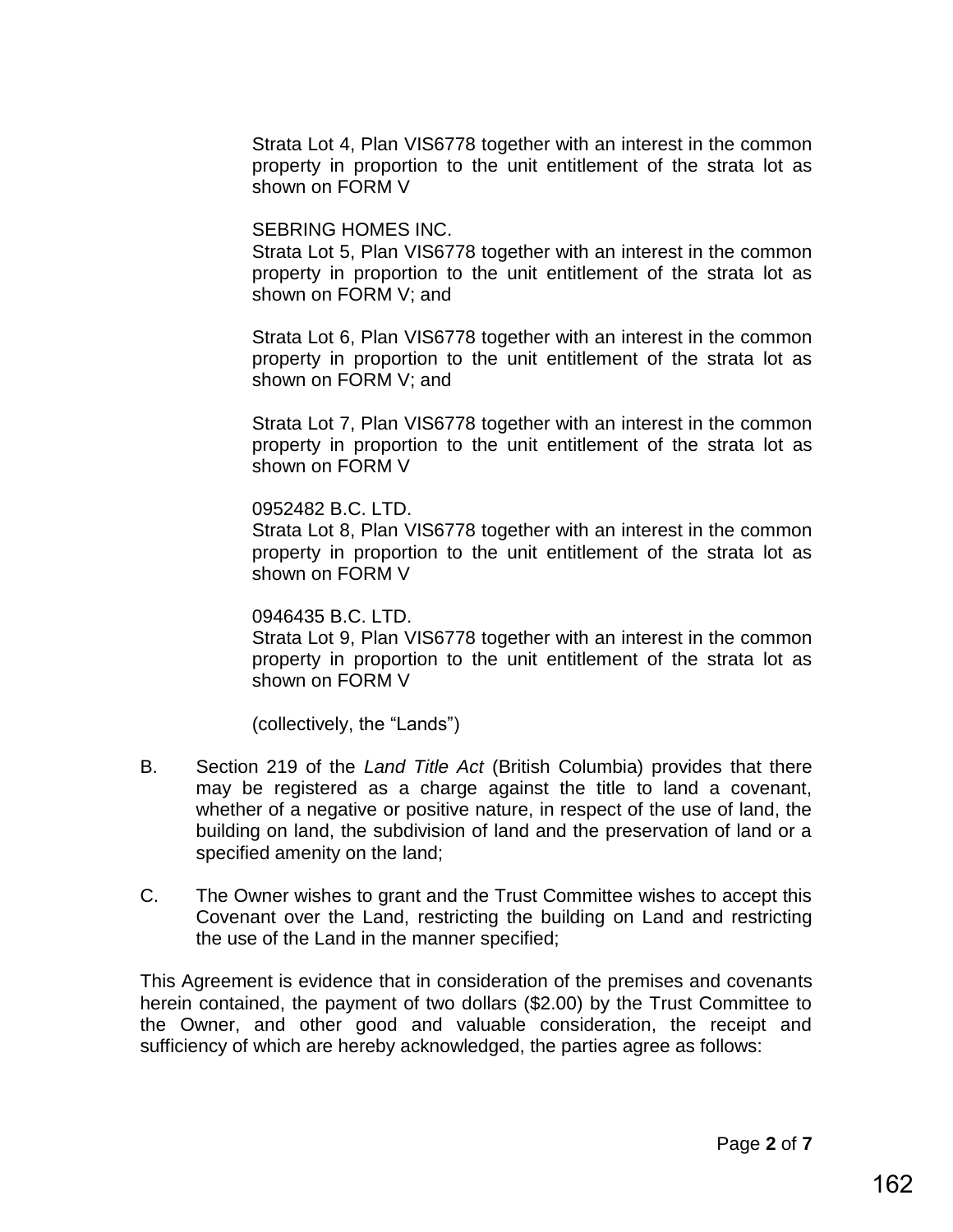# **Energy Efficiency**

- 1. The design and construction of all dwelling units, seasonal cottages, and affordable housing units on the Land shall incorporate:
	- a. All major appliances (clothes washer, dishwasher, refrigerator, freezer, furnace, air-conditioner, water heater, heat-pump) will be Energy Star labeled or equivalent;
	- b. All windows, skylights, and doors be Energy Star labeled or equivalent;
	- c. Effective insulation of ceilings, walls, floors, and foundations will exceed the 2012 BC Building Code energy efficiency requirements by 20%;
	- d. Wood burning stoves will be EPA (United States Environmental Protection Agency)-certified or equivalent.
	- e. For certainty, dwelling units and seasonal cottages issued Building Permits on or before October 15, 2014 shall only incorporate energy efficiency features feasible post design and construction.

# Water Efficiency

- 2. The design and construction of all dwelling units, seasonal cottages, and affordable housing units on the Land shall incorporate:
	- a. Installation of water efficient appliances and accessories including dishwashers, washing machines, faucets and shower heads;
	- b. Low flush, dual flush, or compost toilets;
	- c. Native, drought resistant landscaping;
	- d. Rainwater harvesting and grey water separation and treatment for irrigation or reuse is encouraged.
	- e. For certainty, dwelling units and seasonal cottages issued Building Permits on or before October 15, 2014 shall only incorporate water efficiency features feasible post design and construction.

# Disclosure Statement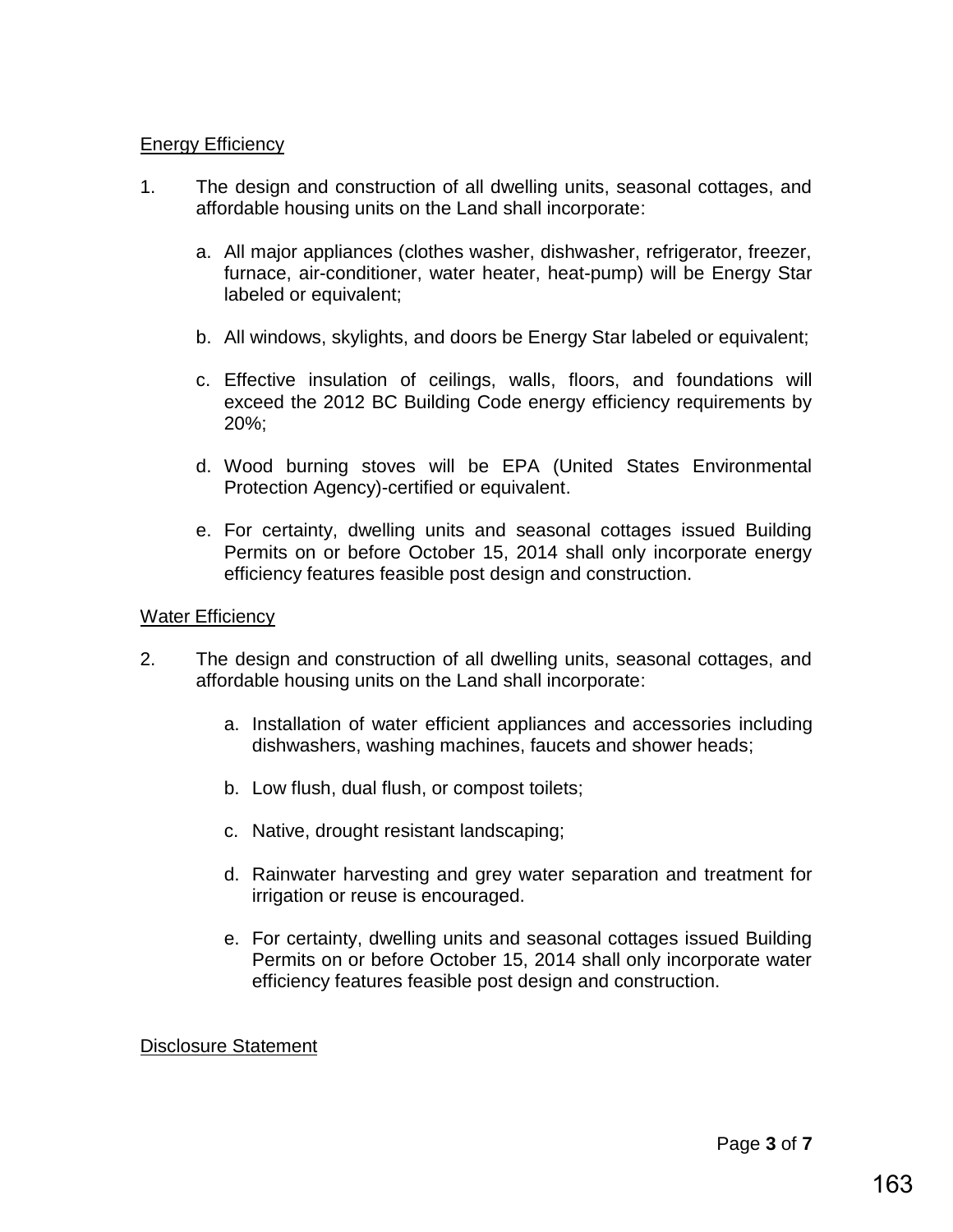- 3. The property owner acknowledges that the lots are in close proximity to the Capital Regional District liquid waste disposal facility where all of the following impacts arising from liquid waste disposal practices may occur:
	- a. Noise from liquid waste disposal practices;
	- b. Smells from liquid waste disposal practices;
	- c. Noise, vibrations, smell, and dust from heavy truck use of possible right-of-way adjacent to northern boundary of the Lands.

# No Effect On Laws or Powers

- 4. This Agreement does not
	- (a) affect or limit the discretion, rights, duties or powers of the Trust Committee or the Capital Regional District under any enactment or at common law, including in relation to the use or subdivision of the Land;
	- (b) impose on the Trust Committee or the Capital Regional District any duty of care or other legal duty of any kind to the Owner or to anyone else;
	- (c) oblige the Trust Committee to enforce this Agreement, which is a policy matter within the sole discretion of the Trust Committee;
	- (d) affect or limit any enactment relating to the use or subdivision of the Land;
	- (e) relieve the Owner from complying with any enactment, including in relation to the use or subdivision of the Land.

# Limitation on Obligations

5. The Owner is only liable for breaches of this Agreement caused or contributed to by the Owner or which the Owner permits or allows. The Owner is not liable for the consequences of the requirements of any enactments or law or any order, directive, ruling or government action thereunder. The Owner is liable only for breaches of this Agreement which occur while the Owner is the registered owner of any interest in the Land and then only to the extent of that interest.

# Indemnity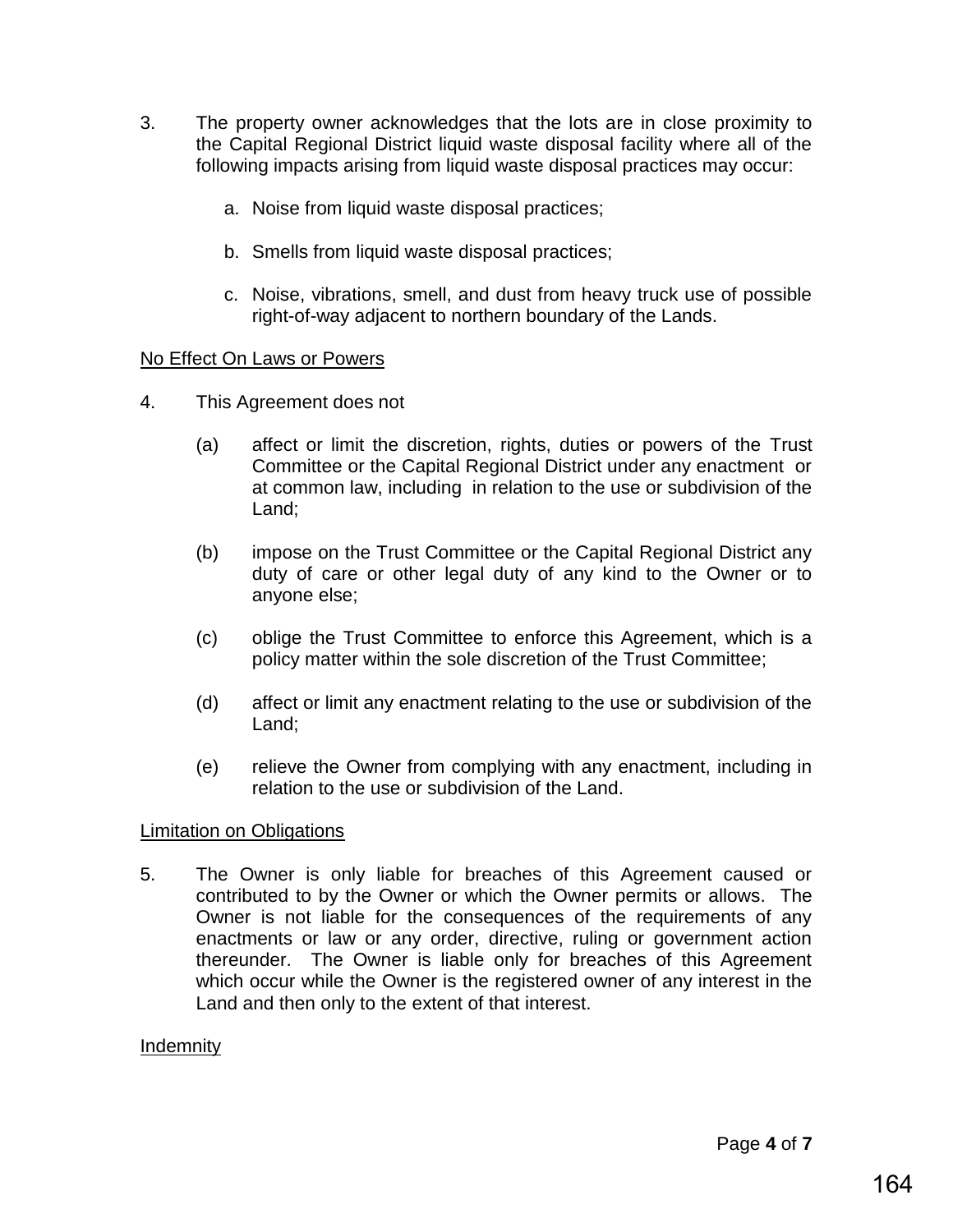6. The Owner hereby indemnifies and saves harmless the Trust Committee and its elected and appointed officials, officers, employees and agents, from and against all loss, damage, cost, actions, suits, debts, expenses and harm of any kind whatsoever which the Trust Committee may at any time suffer or incur arising out of or related to this Agreement or any breach of it.

# No Liability in Tort

7. The parties agree that this Agreement creates only contractual obligations. The parties agree that no tort obligations or liabilities of any kind exist between the parties in connection with the performance of or any default under or in respect of this Agreement. The intent of this section is to exclude tort liability of any kind and to limit the parties to their rights and remedies under the law of contract.

# Covenant Runs With the Land

8. Every obligation and covenant of the Owner in this Agreement constitutes both a contractual obligation and a covenant granted under section 219 of the *Land Title Act* (British Columbia) in respect of the Land. This Agreement burdens the Land and runs with it and binds the successors in title to the Land. This Agreement burdens and charges all of the Land and any parcel into which it is subdivided by any means and any parcel into which the Land is consolidated.

# Registration

8. The Owner agrees to do everything necessary, at the Owner's expense, to ensure that this Agreement is registered against title to the Land with priority over all financial charges, liens and encumbrances registered or pending registration in the Land Title Office at the time of application for registration of this Agreement.

# Waiver

9. An alleged waiver of any breach of this Agreement is effective only if it is an express waiver in writing of the breach. A waiver by the Trust Committee of a breach of this Agreement by the Owner does not operate as a waiver of any other breach of this Agreement.

# **Severance**

10. If any part of this Agreement is held to be invalid, illegal or unenforceable by a court having the jurisdiction to do so, that part is to be considered to have been severed from the rest of this Agreement and the rest of this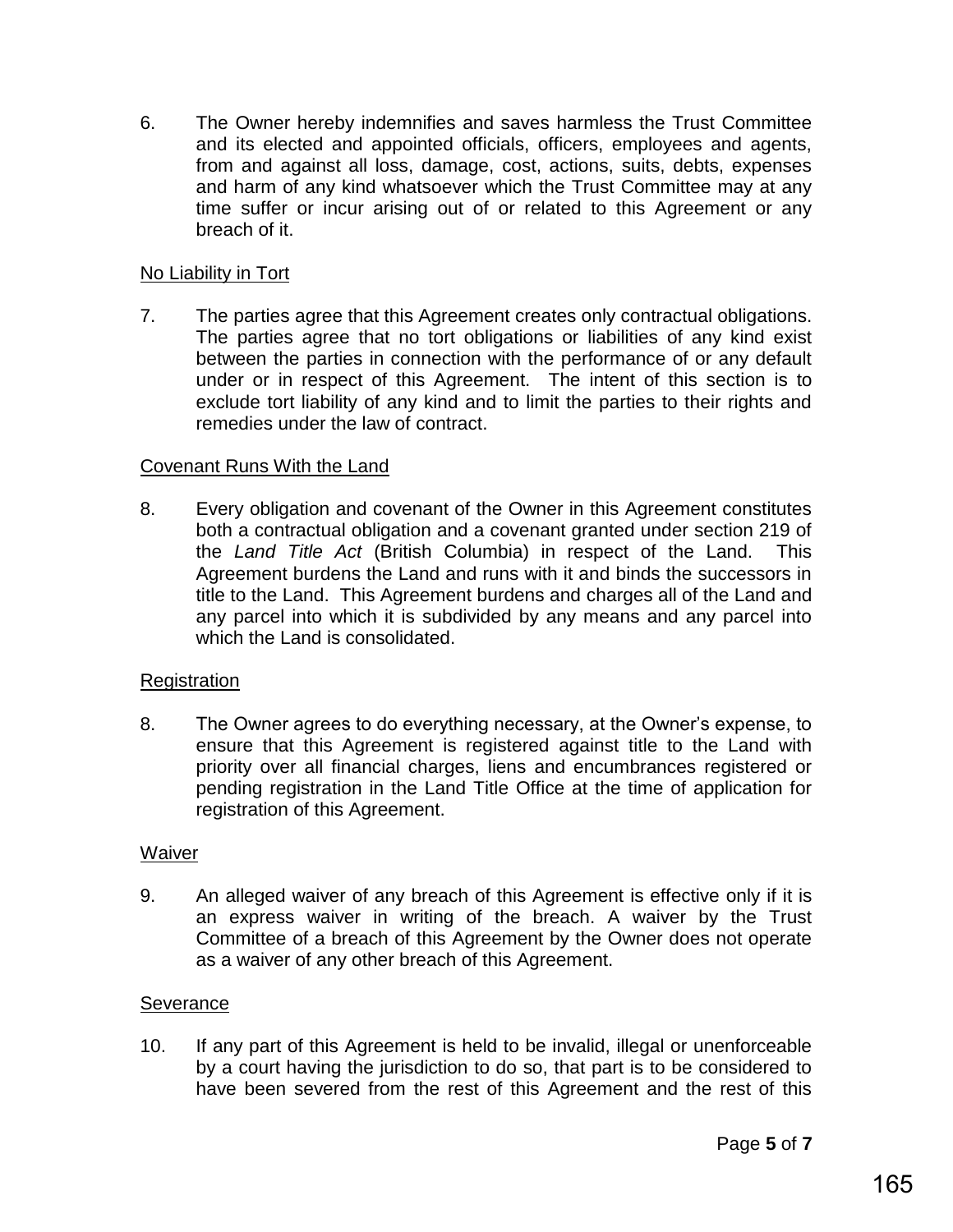Agreement remains in force unaffected by that holding or by the severance of that part.

# No Other Agreements

11. This Agreement is the entire agreement between the parties regarding its subject and it terminates and supersedes all other agreements and arrangements regarding its subject.

# Binding of Successors

12. This Agreement binds the parties to it and their respective successors, heirs, executors and administrators.

# Further Acts

13. The Owner must do everything reasonably necessary to give effect to the intent of this Agreement, including execution of further instruments.

# Deed and Contract

14. By executing and delivering this Agreement the Owner intends to create both a contract and a deed executed and delivered under seal.

As evidence of their agreement to be bound by the terms of this instrument, the parties each have executed the Land Title Office Form C which is attached hereto and which forms part of this Agreement.